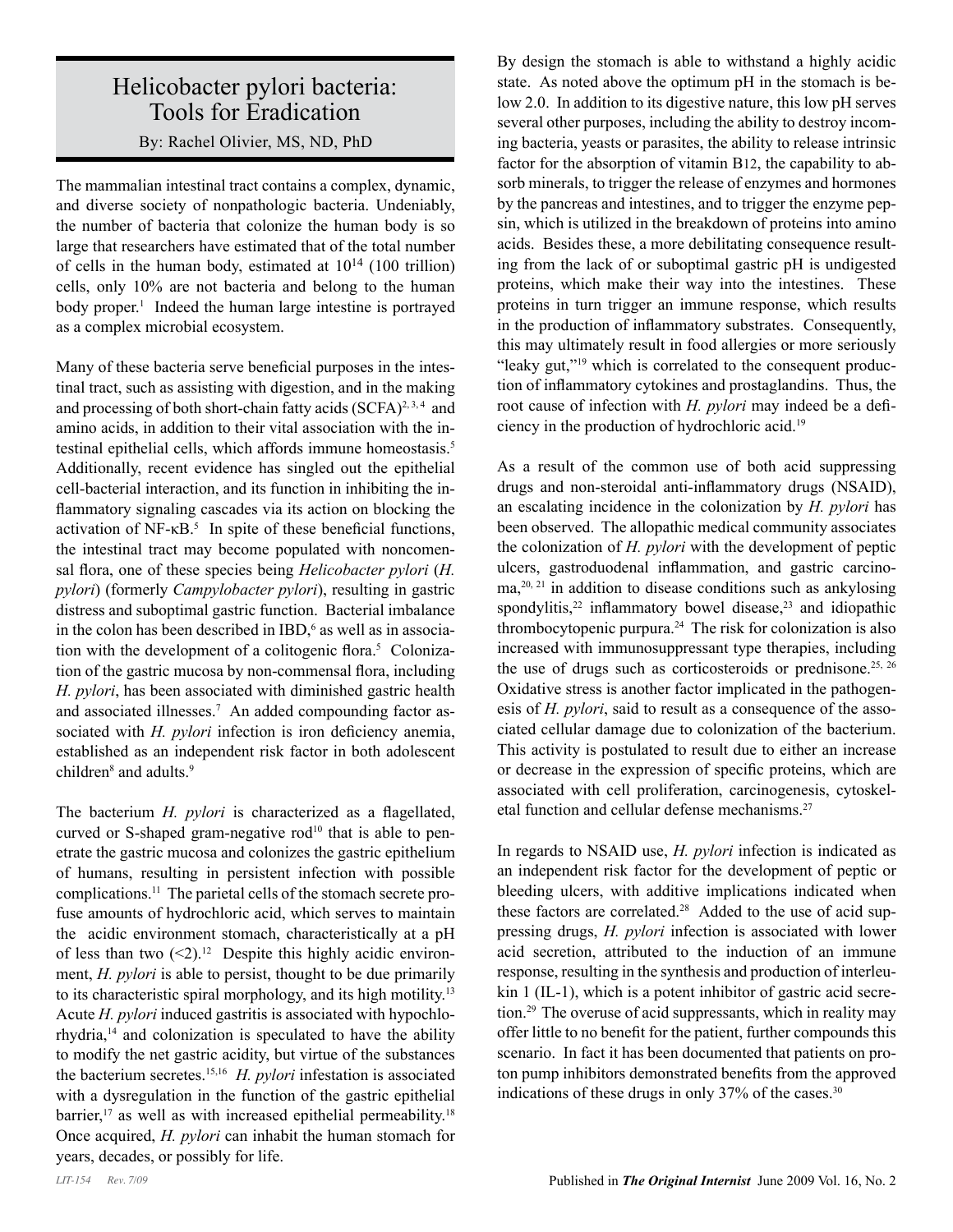The fact that *H. pylori* can live and survive in the hostile acidic environment of the gastric mucosa is proposed to result as a consequence of a pH gradient across its cell envelope.<sup>31</sup> It also possesses the ability to produce unusually high levels of urease, which is presumed to be critical for its colonization. High levels of urease result by virtue of its capability to hydrolyze urea, resulting in the production of ammonia. As a consequence of its ammonia producing ability, a thin acidneutralizing layer, or "cloud" is formed around the bacterium, which in turn protects it from destruction by the acidic environment of the gut.<sup>32</sup> The production of urease, therefore, has been associated with a protective effect on the bacterium.<sup>33</sup>

There has been a growing interest in a phytochemical approach to the eradication this bacterium, primarily due to the decline in efficacy of the currently used drugs for treatment. Specific botanical preparations have documented benefits in supporting gastrointestinal health, as well as in mitigating *H. pylori*.

## **Phytochemical Support for Bacterial Eradication**

**Berberine**. Berberine is isolated as the main alkaloid derived from the roots and bark of *Berberis vulgaris*, a deciduous shrub, native to Central and Southern Europe, Northwest Africa and Western Asia. Significant antimicrobial activity against a variety of organisms, including bacteria, viruses, fungi, parasites (including *Giardia lamblia,* and *Entamoeba histolytica*) protozoans, (including *Trichomonas vaginalis*34) helminths, and chlamydia has been documented with Berberine extracts and decoctions.<sup>35, 36</sup>

The inhibitory effect of berberine on the growth of *H. pylori* is well recognized,<sup>37</sup> and its antiproliferative action, in a dosedependent manner, has been confirmed. The later attribute has been correlated to its action via the mitochondrial/caspase-dependent pathway.38 *In vitro* studies have demonstrated berberine's ability to interact with nucleic acids, in particular DNA.39 Berberine has also been demonstrated to induce G0/ G1 cell cycle arrest in an animal model,<sup>40</sup> to selectively inhibit the cell cycle at  $G2/M$  in a cell line model (Balb/c 3T3),  $41, 42$ and to decrease experimentally induced apoptosis in a concentration- and time-dependent manner.<sup>43, 44</sup>

**Wild Indigo** (*Baptisia tinctoria*). *Baptisia tinctoria*, commonly known as Wild Indigo, is an herbaceous perennial herb. The herb is noted for both its astringent<sup>45</sup> and immune stimulating properties.<sup>46,47</sup> Traditionally used by North Americans Indians for its antiseptic properties, it is also a noted antibacterial cleansing agent.48,49 It has been associated with the promotion of normal cellular metabolism and in the support of healthy tissues.<sup>50</sup>

The chemical constituents of the root consists of glycoproteins, quinolizidine alkaloids, including cytisine and

anagyrine, isoflavanoids, hydroxycumarins, and polysaccharides, including arabinogalactans.51 Use has been associated with supporting the body's natural resistance to microorganisms and toxins via its activation of macrophages, and due to an increased production of interleukin-1. In animal studies the polysaccharide and glycoprotein fraction was demonstrated to produce an immune-stimulating effect.<sup>51</sup> Other research supports the use of arabinogalactan components for their antiinflammatory and immunostimulating properties.<sup>52</sup>

**Licorice** (*Glycyrrhiza glabra*). Licorice is a perennial herb or sub-shrub containing numerous active compounds, including flavonoids, triterpene saponins, isoflavonoids and hydroxycoumarins. Of these, the component possessing the greatest activity is the triterpenoid saponin glycyrrhizin (GL), having demonstrated antiviral<sup>53, 54, 55, 56</sup> antimicrobial<sup>57</sup> and antifungal58,59 properties.

In animal studies GL was demonstrated to stimulate interferon gamma production by T-cells, $60$  resulting in an antiviral effect,  $61$  and to augment the activity of natural killer cells.  $62$  In the human intestinal tract GL is converted primarily to its biologically active metabolite glycyrrhetinic acid (GA), and to a lesser extent to glycyrrhetinic acid-3-O-beta-D-glucuronide (GAMG) by the intestinal microflora.63,64 Both GL and GA have demonstrated anti-inflammatory properties.<sup>63,65</sup> GL has also been demonstrated to impair the growth of *H. pylori in vivo*, via the inhibition of the activity of arylamine Nacetyltransferase (NAT family of enzymes).<sup>66</sup> This family of enzymes functions to catalyze the transfer of acetyl groups from acetyl-coenzyme A to an aromatic amine, heterocyclic amine or hydrazine compound.67 In a separate *in vitro* study GA, at a concentration of  $\leq$ 50mg/L, was demonstrated to inhibit 79% (23/29) of the *H. pylori* stains tested, including two clarithromycin-resistant strains, noting both concentration- and strain-dependent bactericidal effects of GA.<sup>65</sup> A more recent *in vitro* study utilizing PC12 cells demonstrated that treatment with GA resulted in a neuroprotective effect, by virtue of a decrease in ROS, via the elevation of glutathione peroxidase and catalase, with a corresponding decrease in mitochondrial membrane potential. The authors concluded that GA treatment may play a role in modulating both the intracellular antioxidant system and mitochondria-induced apoptosis, resulting in cellular protection from ischemic injury.68

**Clove** (*Syzygium aromaticum*). Clove is a plant indigenous to the Moluccan Islands of Indonesia. It is cultivated on these islands, as well as in other tropical regions, including Tanzania, Madagascar and Brazil. Its active compounds include its volatile oils, flavonoids, tannins, triterpines and steroids, including beta-sitosterol. $69$  The main component eugenol, comprising 85-95%, has been associated with the prevention of lipid peroxidation<sup>70</sup> and is recognized as a strong scavenger of active oxygen radicals.<sup>71</sup> It is considered an effective antimicrobial agent and has use as an antiseptic.<sup>72</sup>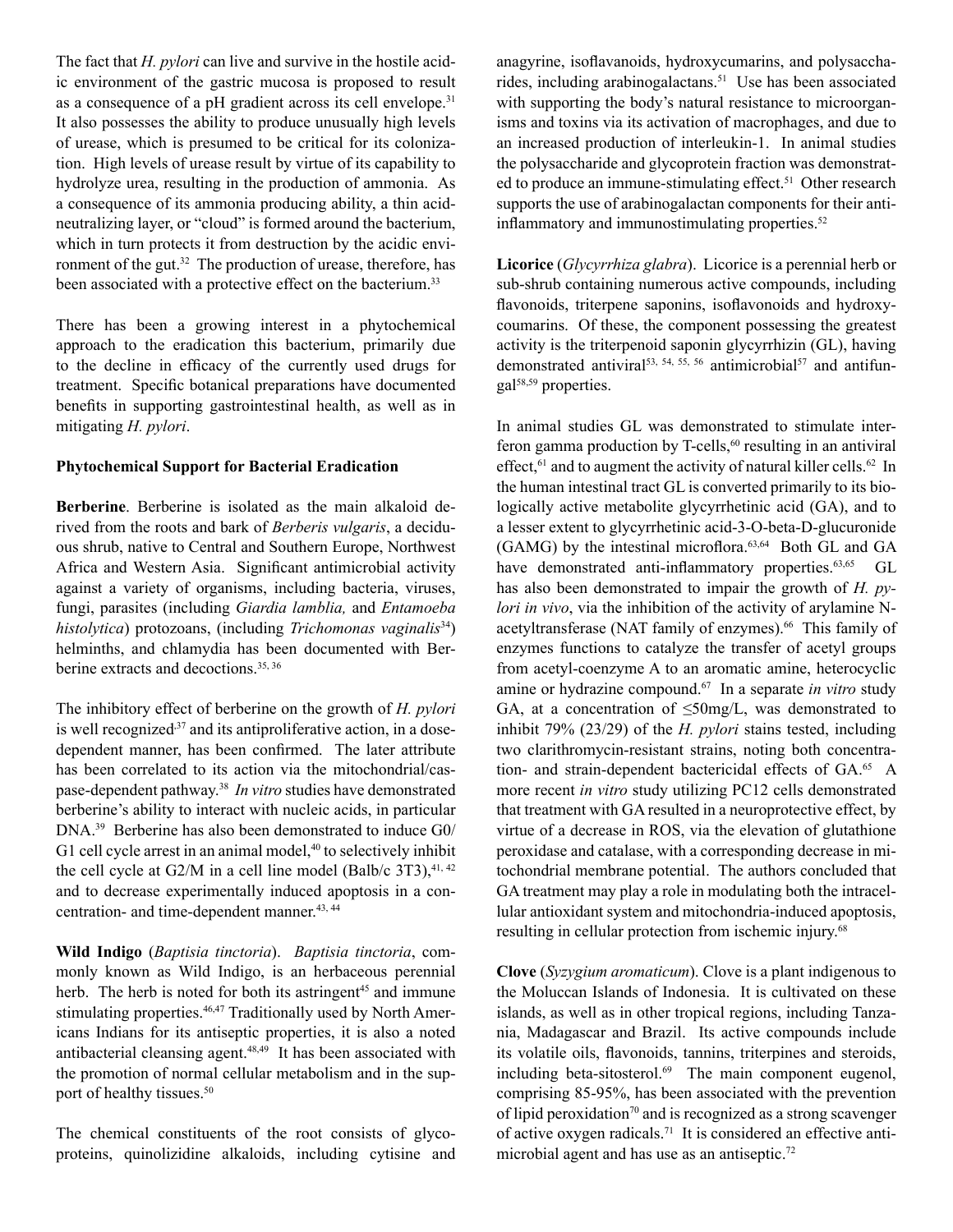A number of studies have demonstrated clove's activity against various bacterial species,73 including *Bacillus subtilis*, <sup>74</sup> *Campylobacter jejuni*, *Salmonella enterides, Staphylococcus aureus* and *E. coli.*75 An aqueous infusion of cloves was demonstrated to restrict cellular invasion, resulting in a notable reduction in the incidence of skin papilloma in animals, as well as in the multiplicity of the growth, in a dose dependent manner. At the most effective oral dose (100 μl/ day), no adverse or toxic effects were noted.<sup>76</sup> It has also been specifically demonstrated to inhibit the growth of *H. pylori*. 77 Clove is approved by the German Commission E for use as a topical antiseptic and as an anesthetic for inflammation.<sup>78</sup>

**Slippery Elm** (*Ulmus fulva*). Slippery Elm has been used for centuries by North American Indians for skin irritations including, wounds, boils, ulcers, burns, and skin inflammation, as well as orally for the relieve of coughs, sore throats, diarrhea, and stomach problems.79 The powdered inner bark has mucilaginous qualities, which is indicated for relief of irritation of the mucus membranes, and may be useful for treating irritation or ulceration of the stomach lining and duodenum.<sup>80</sup> Its mucilaginous characteristics also contribute to its noted action, that of acting as a coating. In this regard it acts to soothe the mouth, throat, stomach, and intestines.<sup>79</sup>

**Barberry** (*Berberis vulgaris*). *B. vulgaris* is native to most of Europe. Its root bark contains several isoquinoline alkaloids including berberine, berbamine, and oxyacanthin. The root bark is also a source of vitamin C (citric acid), and contains chelidonic, malic and tartaric acids.<sup>81</sup> It possesses mild diuretic qualities, $82$  and also has confirmed anti-inflammatory properties.<sup>83</sup> Furthermore, studies have validated the antiinflammatory action of berberine, demonstrating a significant down-regulation in the expression of pro-inflammatory genes including TNF, IL-1, IL-6, MCP-1, iNOS and COX2 with treatment.<sup>84, 85</sup>

Berberine, a major alkaloid of Barberry possesses anti-inflammatory properties, having demonstrated to effectively inhibit, in a dose- and time-dependent manner, COX-2 transcriptional activity in a malignancy cell model,<sup>86</sup> as well as to reduce prostaglandin E2 (PGE2) production. The latter effect was noted to also result in a reduction of COX-2 protein production.87 In a separate study berberine was demonstrated to decrease both the expression and protein binding on the hypoxia-response element of the vascular endothelial growth factor (VEGF). VEGF is a critical growth factor in tumor angiogenesis.88 Based on *in vitro* studies, it was proposed that berberine's action *in vivo* may be 'in abolishing the angiogenic function of vascular endothelial cells, preventing them from responding to the call for angiogenesis, and may also prevent hypoxic tumor cells from inducing angiogenesis,' thus retarding cellular proliferation. In fact hypoxia induced VEGF expression was demonstrated to be completely inhibited by berberine.<sup>89</sup>

**Myrrh** (*Commiphora molmol*). *C. molmol* is a highly valued botanical medicine in Ayurveda, the Indian system of medicine, as represented by the wide variety of Ayurvedic formulas containing Myrrh. In Arab medicine, *C. molmol* is used as part of a polyherbal formulation to improve digestion and to treat gastrointestinal maladies.90, 91, 92 Its action is attributed to its positive effect on inflammation.<sup>93</sup>

In studies utilizing myrrh, a wide range of inhibitory action against both Gram (+) and Gram (-) bacteria has been demonstrated.94 Myrrh, in a dose-dependent manner, was also demonstrated to protect the gastric mucosa against the necrotizing effects of various agents. This protective action was attributed to its positive effect on mucus production, as well as to its ability to increase both nucleic acid production, and the concentration of non-protien sulfhydryl compounds, noted for both their involvement in maintaining gastroduodenal integrity, as well as in the protection they offer against chemically-induced lesions in cells, tissues and organs.<sup>95, 96, 97</sup> These actions were associated to Myrrh's ability to scavenge free radicals, as well to its thyroid-stimulating and prostaglandin-inducing properties.98 Endogenously produced prostaglandins have been attributed to functioning as activators of potassium ATP channels, which has been demonstrated in part to mediate gastroprotection.<sup>99</sup>

**Oregon Grape** (*Berberis aquifolium*). The major components of Berberis are berberine, a yellow colored isoquineoline alkaloid, beramine and oxyacanthine, which are both white alkaloids, along with phytosterin, gum and sugar. As noted above the medicinal value of Berberis is thought to be due to its high content of isoquineoline alkaloids, especially berberine, which is postulated to have antibiotic activity.<sup>100</sup> Its actions are noted in promoting excretion and secretion, improving digestion and assimilation, and in stimulating the lymphatic system. It is documented as having an 'invigorating power over the gastric functions.'101

## **Select Minerals as Beneficial Adjuncts for Bacterial Eradication.**

**Bismuth citrate**. Bismuth is a naturally occurring mineral that has documented activity against *H. pylori*. 102, 103 Bismuth salts have been used extensively for the alleviation of gastrointestinal irritation, as well as for irritation of the stomach and bowels.104 Standard preparations of bismuth are used to decrease the flow of fluids and electrolytes into the bowel, to reduce inflammation within the intestine, and may serve to alleviate the diarrhea causing organism.105 Preparations are recognized as safe when taken as directed.106

**Bentonite clay**. Bentonite is an absorptive and colloidal clay, demonstrated to be a very effective absorber of toxins.<sup>107</sup> In one study a hepato-nephro (liver-kidney) protective effect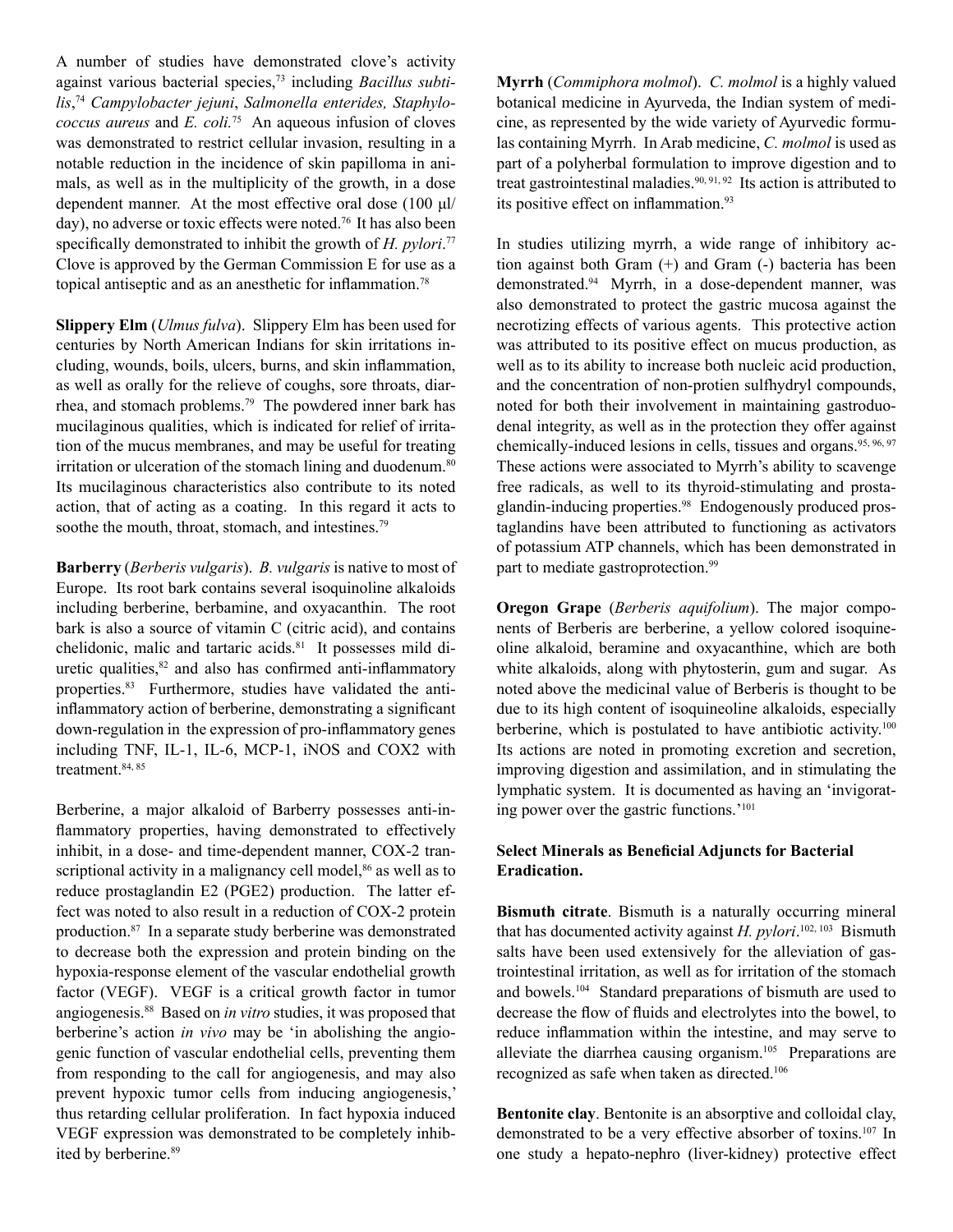against aflatoxins was demonstrated with bentonite use, indicating that it 'diminished most of the deleterious effects of the aflatoxin.' This effect was attributed the suppressive effect it exerted against chromosomal aberrations.<sup>108</sup>

The inflammatory response to *H. pylori* is well documented, implicated to result in cellular proliferation and gastric mucosal damage. *H. pylori* components have been demonstrated to act directly on gastric epithelium and to induce an increased release of cytokines.<sup>109</sup> These actions have been primarily attributed to the up-regulation of inflammatory markers, including COX-2 and IL-1β.110 To curtail this deleterious effect on the gastric mucosa, a comprehensive blend of phytochemical nutrients, known to have a positive impact on the gastrointestinal tissues, may aide in healing and repairing these tissues. The eradication of *H. pylori* is indeed beneficial, specifically when coupled with gastric complications, as recently demonstrated in a Japanese trial involving 544 patients with early gastric cancer. In this study the eradication of *H. pylori* was associated with a greatly reduced risk for recurring gastric cancer.111 Select herbs and minerals are recognized as possessing anti-pylori activity, noted to downregulate inflammatory markers associated with *H. pylori* infestation and correlated to gastric inflammation. Added to this, the use of specific herbal components has demonstrated a positive effect in reducing the antigens associated with *H. pylori*.

## **References**

- 1. Savage DC. 1977. Microbial ecology of the human gastrointestinal tract. *Annu. Rev. Microbiol. 31:107–33.*
- 2. Cummings JH. Short chain fatty acids in the human colon. *Gut. 1981 22:763-779.*
- 3. Cummings JH, Macfarlane. A review: The control and consequences of bacterial fermentation in the human colon. *J. Appl. Bacteriol. 1991 70:443-459.*
- 4. Rerat A, Fiszlewick M, Giusi A, Vaugeland P. Influence of meal frequency on postprandial variation in the production and absorption of volatile fatty acids in the digestive tract of conscious pigs. *J. Anim. Sci. 1986 64:448-456.*
- 5. Rescigno M. Gut commensal flora: tolerance and homeostasis. *F1000 Biology Reports. 2009. 1:9.*
- 6. Kennedy RJ, Kirk SJ, Gardiner KR. Mucosal barrier function and the commensal flora. *Gut. 2002 March; 50(3): 441–442.*
- 7. Deslandres C. 13C urea breath testing to diagnose *Helicobacter pylori* infection in children. *Gan J Gastroenterol. 1999 Sept; 13 (7): 567-70.*
- 8. Baggett HC, Parkinson AJ, Muth PT, Gold BD, Gessner BD. Endemic iron deficiency associated with *Helicobacter pylori* infection among school-aged children in Alaska. *Pediatrics. 2006 117:e396–404.*
- 9. Cardenas VM, Mulla ZD, Ortiz M, Graham DY. Iron deficiency and *Helicobacter pylori* infection in the United States. *Am J Epidemiol. 2006 163:127–34.*
- 10. Brown LM. *Helicobacter pylori*: Epidemiology and Routes of Transmission. *Epidemiol Rev. 22(2):283–97.*
- 11. Di Leo A *et al. Helicobacter pylori* infection and host cell responses. *Immunopharmacol Immunotoxicol. 1999 Nov; 21(4):803-46.*
- 12. Fox, S. I. 1991. Perspectives on Human Biology. *Wm. C. Brown Publishers, Dubuque, IA. p. 380.*
- 13. Blaser, MJ. *Helicobacter pylori*: microbiology of a "slow" bacterial infection. *Trends Microbiol. 1993 1:255-260.*
- 14. Morris A, Nicholson G. Ingestion of Campylobacter pylori causes gastritis and raised fasting gastric pH. *Am J Gastroenterol. 1987 82:192-9.*
- 15. Cave DR, Vargas M. Effect of *Campylobacter pylori* protein on acid secretion by parietal cells. *Lancet 1989; ii: 187-9.*
- 16. Beil W, Birkholz C, Wagner S, Sewing K-F. Interaction of *Helicobacter pylori* and its fatty acids with parietal cells and gastric H+/K+-ATPase. *Gut 1994 35:1176-80.*
- 17. Wroblewski LE, Shen L, Ogden S, Romero-Gallo J, Lapierre LA, Israel DA, Turner JR, Peek RM Jr. *Helicobacter pylori* dysregulation of gastric epithelial tight junctions by urease-mediated myosin II activation. *Gastroenterology. 2009 Jan;136(1):236-46. Epub 2008 Oct 9.*
- 18. Fedwick JP, Lapointe TK, Meddings JB, Sherman PM, Buret AG. *Helicobacter pylori* activates myosin light-chain kinase to disrupt claudin-4 and claudin-5 and increase epithelial permeability. *Infect Immun. 2005 Dec;73(12):7844-52.*
- 19. Cheikin M. Stomach Acid: It's Not an Enemy to Be Neutralized. www.c4oh.org. *November 2006; Updated June 2007.*
- 20. Blaser, M. J. (1990) *Helicobacter pylori* and the pathogenesis of gastroduodenal inflammation. *J. Infect. Dis. 161, 626–633.*
- 21. Parsonnet J, Friedman GD, Vandersteen DP, Chang Y, Vogelman JH, Orentreich N, Siebley RK. *Helicobacter pylori* infection and gastric carcinoma. *N. Engl. J. Med. 1991 325:1127–1131.*
- 22. Bannwarth B, Zerbib F. Peptic ulcer disease in a patient with ankylosing spondylitis receiving a conventional nonsteroidal anti-inflammatory drug. *Nature Clinical Practice Rheumatology. 2006 2:107-111.*
- 23. Cahill RJ, Foltz CJ, Fox JG, Dangler CA, Powrie F, Schauer DB. Inflammatory bowel disease: an immunity-mediated condition triggered by bacterial infection with *Helicobacter hepaticus. Infect Immun. 1997 Aug;65(8):3126-31.*
- 24. Sato R, Murakami K, Watanabe K, Okimoto T, Miyajima H, Ogata M, Ohtsuka, E, Kodama M, Saburi Y, Fujioka T, Nasu M. Effect of *Helicobacter pylori* Eradication on Platelet Recovery in Patients With Chronic Idiopathic Thrombocytopenic Purpura. *Arch Intern Med. 2004 164:1904-1907.*
- 25. Denison H, Wallerstedt S. Bacterial overgrowth after high-dose corticosteroid treatment. *Scand J Gastroenterol. 1989 Jun;24(5):561-4.*
- 26. Castagnola E, Michaela Calvillo M, Gigliotti AR, Fioredda F, Hanau G, Caviglia I, Lanino E, Dufour C. *Helicobacter pylori* as cause of gastrointestinal disease in children with hemato-oncologic diseases. *Pediatric Blood & Cancer. 2005 47(1):89-91.*
- 27. Baek HY, Lim JW, Kim H, Kim JM, Kim JS, Jung HC, Kim KH. Oxidativestress-related proteome changes in *Helicobacter pylori*-infected human gastric mucosa. *Biochem. J. 2004 379:291–299.*
- 28. Huang JQ, Sridhar S, Hunt RH. Role of *Helicobacter pylori* infection and non-steroidal anti-inflammatory drugs in peptic-ulcer disease: A meta-analysis. *Lancet 2002;359:14–22.*
- 29. Taché Y. Saperas E. Potent Inhibition of Gastric Acid Secretion and Ulcer Formation by Centrally and Peripherally Administered Interleukin-1a. *Ann. NY Acad. Sci. 2006 664:353-368.*
- 30. Naunton M, Peterson GM, Bleasel MD. *J Clin Pharm & Therap. 2000 25(5):333-340.*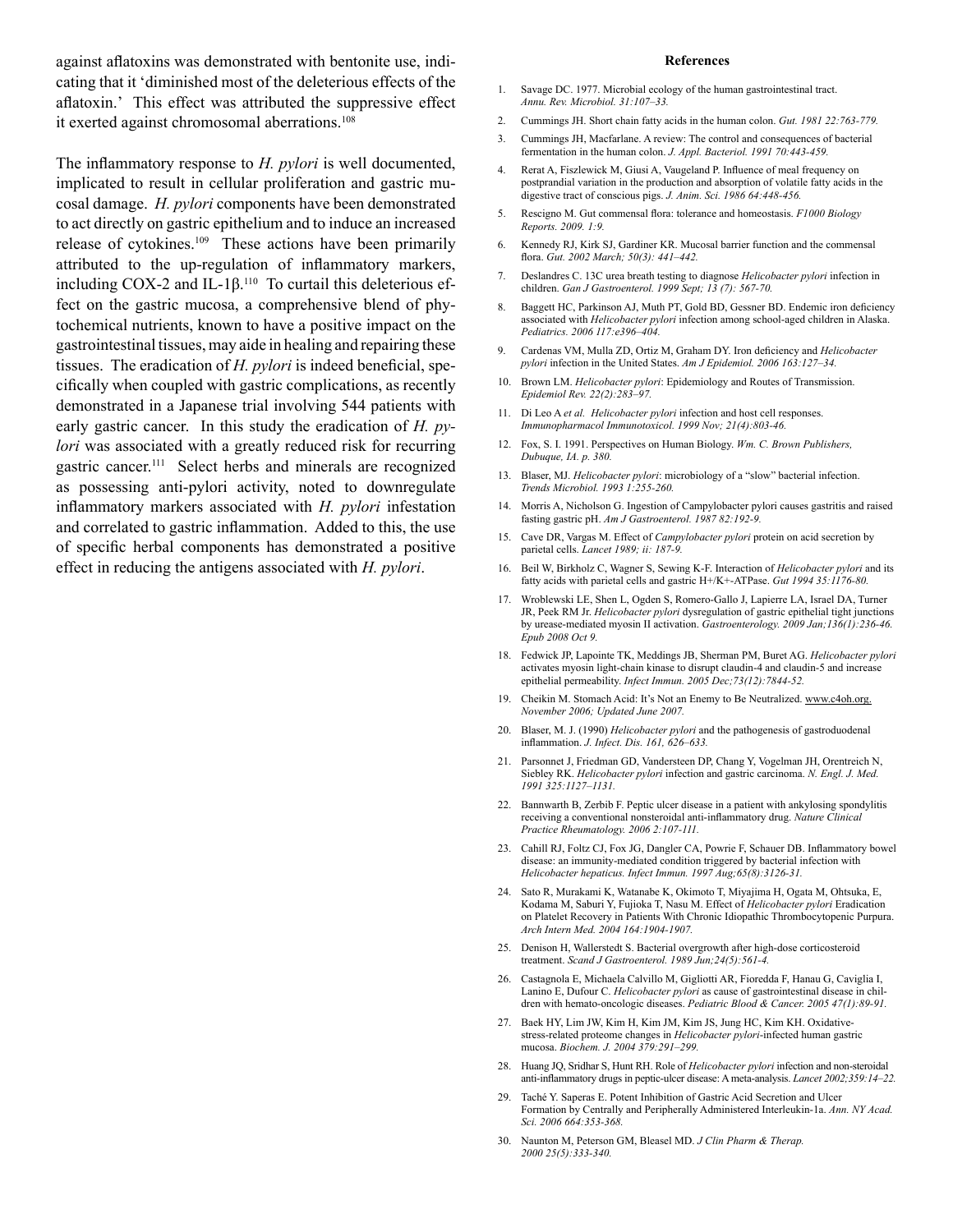- 31. Marshall BJ, Barrett LJ, C. Prakash C, McCallum RW, Guerrant RL. Urea protects *Helicobacter (Campylobacter) pylori* from the bactericidal effect of acid. *Gastroenterology. 1990 99:697-702.*
- 32. Lee A, and Mitchell H. Basic bacteriology of *H. pylori*: *H. pylori* colonization factors. In *Helicobacter pylori*: Basic Mechanisms to Clinical Cure. Hunt, RH and Tytgat NJ, editors. *Kluwer Academic Publishers, Boston. 1994 59-72.*
- 33. Chen G, Fournier RL, Varanasi S, Mahama-Relue PA. *Helicobacter pylori* survival in gastric mucosa by generation of a pH gradient. *Biophysical Journal. 1997 73(2):1081-1088.*
- 34. Kaneda Y, Torii M, Tanaka T, Aikawa M. *In vitro* effects of berberine sulfate on the growth and structure of Entamoeba histolytica, Giardia lamblia, and Trichomonas vaginalis. *Ann Trop Med Parasitol 1991;85:417-425.*
- 35. Schmeller T *et al.* Biochemical activities of berberine, palmatine and sanguinarine mediating chemical deference against microorganisms and herbivors. *Phytochemistry 1997 Jan; 44 (2): 257-66.*
- 36. Murray MT, Pizzorno Jr. JE. *Textbook of Natural Medicine Vol 1, pp 776.*
- 37. Bae EA, Han MJ, Kim NJ, Kim DH. Anti-*Helicobacter pylori* activity of herbal medicines. *Biol Pharm Bull. 1998 Sep;21(9):990-2.*
- Jantova S, Cipak L, Letasiova S. Berberine induces apoptosis through a mitochondrial/caspase pathway in human promonocytic U937 cells. *Toxicol In Vitro. 2007 Feb;21(1):25-31. Epub 2006 Aug 25.*
- 39. Yamagish H. Interaction between nuclei acid and berberine sulfate. *J Cell Biol 1962; 15: 589-592.*
- Jantova S, Cipak L, Cermakova , Kost'alova D. Effect of berberine on proliferation, cell cycle and apoptosis in HeLa and L1210 cells. *J Pharm Pharmacol 2003; 55: 1143-1149.*
- 41. Hoshi A, Ikekawa T, Ikeda Y, Shirakawa S, Ligo M, Karetani K, Fukoka F. Antitumor activity of berberrubine derivatives. *Gann 1976; 67: 321-325.*
- 42. Dai X, Yamasaki K, Yang L, Sayama K, Shirakata Y, Tokumara S, Yahata Y, Tohyama M, Hashimoto K. Keratinocyte G2/M growth arrest by 1,25-dihydroxyvitamin D3 is caused by Cdc2 phosphorylation through Wee1 and Myt1 regulation. *J Invest Dermatol. 2004; 122: 1356-1364.*
- 43. Donaldson KL, Goolsby G.L, Kiene PA, Wahl AF. Activation of p34cdc2 coincident with taxol-induced apoptosis. *Cell Growth Diff 1994; 5: 1041-1050.*
- 44. Wartenberg M, Budde P, De Marees M, Grunheck F, Tsang SY, Huang Y, Chen ZY, Hescheler J, Sauer H. Inhibition of tumor-induced angiogenesis and matrix-metalloproteinase expression in confrontation cultures of embryoid bodies and tumor spheroids by plant ingredients used in traditional Chinese medicine. *Lab Invest 2003; 83: 87-98.*
- 45. Grieve M. Indigo (Wild) A Modern Herbal Botanical.com.
- 46. Foster. S. & Duke. J. A. A Field Guide to Medicinal Plants. Eastern and Central N. America. *Houghton Mifflin Co. 1990 ISBN 0395467225.*
- 47. Bown. D. Encyclopaedia of Herbs and their Uses. Dorling Kindersley, *London. 1995 ISBN 0-7513-020-31.*
- 48. Weiner. M. A. Earth Medicine, Earth Food. *Ballantine Books 1980 ISBN 0-449-90589-6.*
- 49. Bown. D. Encyclopaedia of Herbs and their Uses. Dorling Kindersley, *London. 1995 ISBN 0-7513-020-31.*
- 50. http://www.herbaltransitions.com/materiamedica/Baptisia.htm
- 51. PDR for Herbal Medicines. 2000. *Medical Economica Company, Inc. Gruenwald J, Brendler T, Jaenicke C, eds. Wild Indigo (Baptisia tinctoria). pp 812-813.*
- 52. Greenfield J, Davis JM. Medicinal Herb Production Guide. North Carolina Consortium on Natural Medicines and Public Health. www.naturalmedicinesofnc.org.
- 53. Pompei R, Flore O, Marccialis MA, Pani A, Loddo B. Glycyrrhizic acid inhibits virus growth and inactivates virus particles. *Nature. 1979 Oct 25;281(5733):689-90.*
- 54. Pompei R, Pani A, Flore O, Marcialis MA, Loddo B. Antiviral activity of glycyrrhizic acid. *Experientia. 1980 Mar 15;36(3):304.*
- 55. Cinatl J, Morgenstern B, Bauer G, Chandra P, Rabenau H, Doerr H. Glycyrrhizin, an active component of liquorice roots, and replication of SARS-associated coronavirus. *The Lancet. 2003 361(9374):2045-2046.*
- 56. Fiore C, Eisenhut M, Krausse R, Ragazzi E, Pellati D, Armanini D, Bielenberg J. Antiviral effects of Glycyrrhiza species. *Phytother Res. 2008 Feb;22(2):141-8.*
- Li W, et al. Antimicorbial flavonoids from Glycyrrhiza glabra hairy root cultures. P*lanta Med 1998 Dec; 64 (8): 746-7.*
- 58. Utsunomiya T, Kobayashi M, Pollard RB, Ito M, Suzuki F. *International Conference on AIDS. 1998 12:29 (abstract no. 11234).*
- 59. Guo N. [Protective effect of glycyrrhizine in mice with systemic *Candida albicans*  infection and its mechanism.] [Article in Chinese] *Zhongguo Yi Xue Ke Xue Yuan Xue Bao. 1991 Oct;13(5):380-3.*
- Abe N, Ebina T, Ishida N. Interferon induction by glycyrrhizin and glycyrrhetinic acid in mice. *Microbiol. Immunol. 1982 26:535–539.*
- 61. Utsunomiya T, Kobayashi M, Pollard RB, Suzuki F. Glycyrrhizin, an active component of licorice roots, reduces morbidity and mortality of mice infected with lethal doses of influenza virus. *Antimicrob Agents Chemother. 1997 Mar;41(3):551-6.*
- 62. Itoh K, Kumagai K. Augmentation of NK activity by several anti-inflammatory agents. *Excerpta Med. 1983 641:460–464.*
- 63. Finney RSH, Somers GH. The anti-inflammatory activity of glycyrrhetinic acid and derivatives. *J. Pharmacol. 1959 10:613–620.*
- 64. Kim DH, Hong SW, Kim BT, Bae EA, Park HY, Han MJ. Biotransformation of glycyrrhizin by human intestinal bacteria and its relation to biological activities. *Arch-Pharm-Res. 2000 Apr; 23(2):172-7.*
- 65. Krausse R, Bielenberg J, Blaschek W, Ullmann U. *In vitro* anti-*Helicobacter pylori* activity of Extractum liquiritiae, glycyrrhizin and its metabolites. *J Antimicrob Chemother. 2004 Jul;54(1):243-6. Epub 2004 Jun 9.*
- 66. Chung, JG.Inhibitory actions of glycyrrhizic acid on arylamine N-acetyltransferase activity in strains of *Helicobacter pylori* from peptic ulcer patients. *Drug and Chemical Toxicology. 1998 21;355–70.*
- 67. Butcher NJ, Boukouvala S, Sim E, Minchin RF. Pharmacogenetics of the arylamine N-acetyltransferases. *J. Pharmacogenetics. 2002 2(1):30-42.*
- Kao T-C, Shyu M-H, Yen G-C. Neuroprotective Effects of Glycyrrhizic Acid and 18β-Glycyrrhetinic Acid in PC12 Cells via Modulation of the PI3K/Akt Pathway. *J. Agric. Food Chem. 2009 57(2):754–761.*
- 69. PDR for Herbal Medicines. 2000. Medical Economica Company, Inc. Gruenwald J, Brendler T, Jaenicke C, eds. *Clove, Syzygium aromaticum. pp 195-196*.
- 70. Hussein G, Miyashiro H, Nakamura N, Hattori M, Kakiuchi N, Shimotohno K. Inhibitory effect of Sudanese medicinal plant extracts on hepatitis C virus (HCV) protease. *Phytother Res. 2000 14:510-6.*
- 71. Oya T, Osawa T, Kawakishi S. Spice constituents scavenging free radicals and inhibiting pentosidine formation in a model system. *Biosci Biotechnol Biochem. 1997 61:263-6.*
- 72. Banerjee S, Das S. Anticarcinogenic Effects of an Aqueous Infusion of Cloves on Skin Carcinogenesis. *Asian Pacific J Cancer Prev, 2005 6:304-308.*
- 73. Fu Y, Zu Y, Chen L, Shi X, Wang Z, Sun S, Efferth T. Antimicrobial activity of clove and rosemary essential oils alone and in combination. *Phytother Res. 2007 Oct;21(10):989-94.*
- 74. El Hag EA, El Nadi AH, Zaitoon AA. Toxic and growth retarding effects of three plant extracts on *Culex pipiens* larvae (Diptera : Culicidae). *Phytother Res. 1999 13:388-92.*
- 75. Al-Khayant MA, Blank G. Phenolic spice components sporostatic to *Bascillus subtillis. J Food Sc, 1985 50:971-4.*
- 76. Banerjee S, Das S. Anticarcinogenic effects of an aqueous infusion of cloves on skin carcinogenesis. *Asian Pac J Cancer Prev. 2005 Jul-Sep;6(3):304-8.*
- 77. Bhamarapravati S, Pendland SL, Mahady GB. Extracts of spice and food plants from thai traditional medicine inhibit the growth of the human carcinogen *Helicobacter pylori. In Vivo. 2003 17:541-4.*
- 78. http://www.naturalstandard.com. Clove (*Eugenia aromatica*) and clove oil (eugenol).
- http://www.umm.edu/altmed/articles/slippery-elm-000274.htm
- 80. PDR for Herbal Medicines. 2000. Medical Economica Company, Inc. Gruenwald J, Brendler T, Jaenicke C, eds. *Slippery Elm, Ulmus ruba (fluva). pp 697.*
- 81. Murray MT, Pizzorno Jr. JE. Textbook of Natural Medicine. *Chemical Composition of Berberis vulgaris. pp 776.*
- 82. PDR for Herbal Medicines. 2000. Medical Economica Company, Inc. Gruenwald J, Brendler T, Jaenicke C, eds. *Barberry, Berberis vulgaris. pp 61-62*.
- 83. Ivanovska N. Philipov S. Study on the anti-inflammatory action of *Berberis vulgaris* root extract, alkaloid fractions and pure alkaloids. *Int J Immunopharmacol 1996 Oct; 18 (10): 553-61.*
- 84. Jeong HW, Hsu KC, Lee JW, Ham M, Huh JY, Shin HJ, Kim WS, Kim JB. Berberine Suppresses Pro-inflammatory Responses through AMPK Activation in Macrophages. *Am J Physiol Endocrinol Metab. 2009 Feb 10. [Epub ahead of print].*
- 85. Chen FL, Yang ZH, Liu Y, Li LX, Liang WC, Wang XC, Zhou WB, Yang YH, Hu RM. Berberine inhibits the expression of TNFalpha, MCP-1, and IL-6 in AcLDLstimulated macrophages through PPARgamma pathway. *Endocrine. 2008 Nov 26. [Epub ahead of print]*
- 86. Fukuda K, Hibiya Y, Mutoh M, Koshiji M, Akao S, Fujiwara H. Inhibition by berberine of cyclooxygenase-2 transcriptional activity in human colon cancer cells. *Journal of Ethnopharmacology. August 1999 66(2):227-233.*
- 87. Kuoa C-L, Chia C-W, Liu T-Y. The anti-inflammatory potential of berberine *in vitro* and i*n vivo. Cancer Letters. 2004 203(2): 127-137.*
- 88. Papetti M and Herman IM. Mechanisms of normal and tumor-derived angiogenesis. *Am J Physiol. 2002 282:C947–C970.*
- 89. Lin S, Tsai SC, Lee CC, Wang BW, Liou JY, Shyu KG. Berberine inhibits HIF-1alpha expression via enhanced proteolysis. *Mol Pharmacol. 2004 Sep;66(3):612-9.*
- 90. Dymock, W., Warden, C.J.H., Hopper, D., 1890. Pharmacographia indica. In: Kegan, P. (Ed.), A History of the Principal Drugs of Vegetable Origin. *Trench, Trubner and Co. Ltd, London, p. 330.*
- 91. Anonymous, 1967. *Unani Pharmacopoeia, vol. II. Indian Medicine Department, Government of Andha Pradesh, Hyderabad, India, p. 21 (in Urdu).*
- 92. Chopra, R.N., Nayer, S.L., Chopra, K., 1956. *Glossary of Indian Medicinal Plants. CSIR, New Delhi, India, p. 75.*